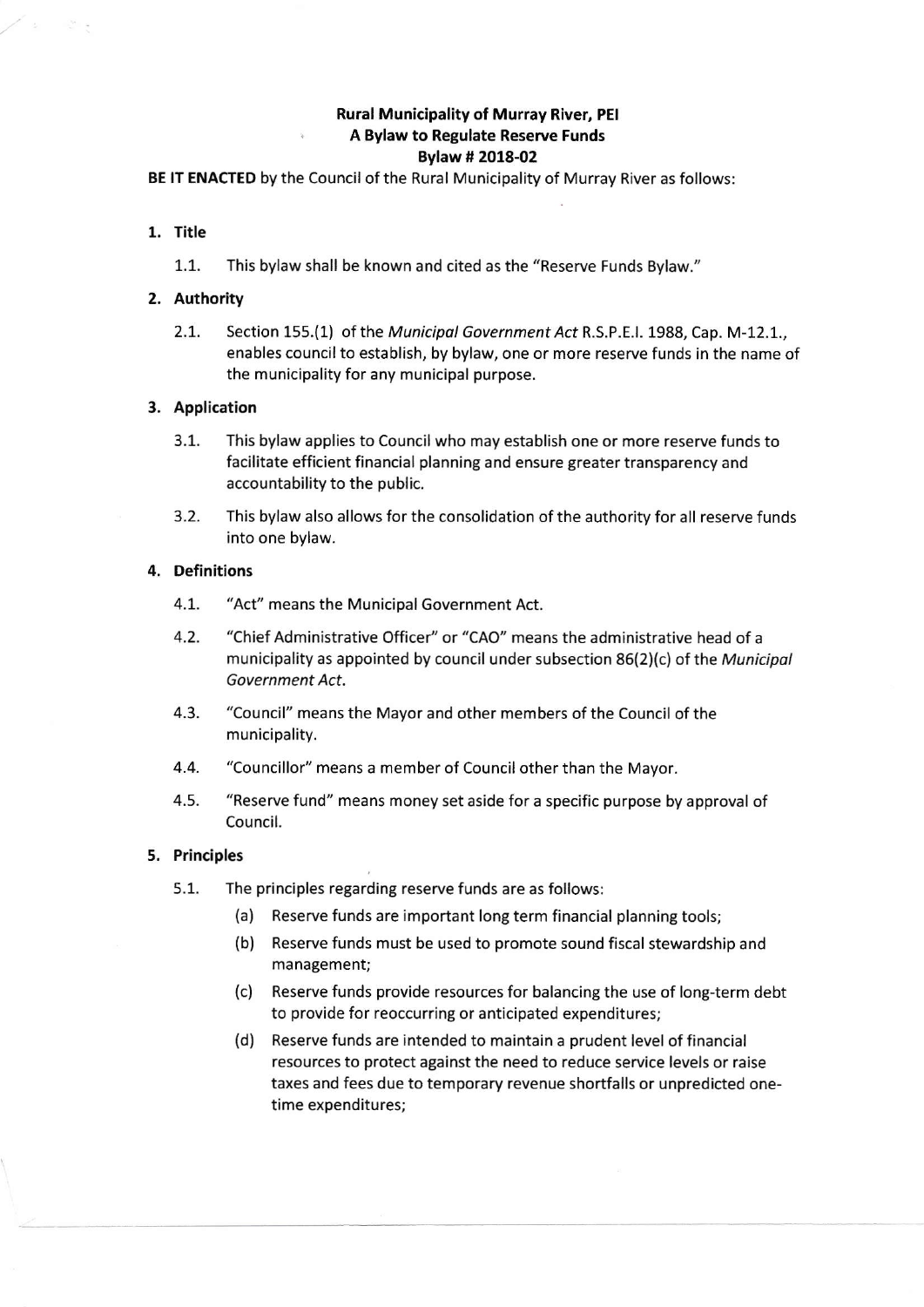- (e) Money set aside in reserve funds must only be approved by Council for the purposes identified in this bylaw and as authorized by the Reserve Fund Policy that governs each reserve fund adopted by Council;
- (f) The Chief Administrative Officer (CAO) will administer and monitor all transactions involving reserve funds.

# 6. Criteria and Conditions for Reserve Fund Contributions, Transfers, Withdrawals

- The reserve funds listed in Column I of Schedule A of this bylaw are hereby established and money shall be deposited into them as allocated by the Council for the purpose(s) described in each "Reserve Fund Policy" established by Council. 6.1.
- Any interest derived from a reserve fund is reported as revenue fund earnings and shall be considered part of the fund. 6.2.
- All withdrawals from the reserve fund must be approved by a resolution of Council. 6.3.
- All contributions and/or withdrawals from each reserve fund must be approved by Council either generally as part of the annual budget approval process or specifically by resolution at a duly constituted meeting of the Council. Council is required to approve all transactions related to reserve funds in accordance with the reserve fund policies established by Council. 6.4.

# 7. Closure of Reserve Funds

- <sup>7</sup>.t. A reserve fund may not be closed, and any remaining money may not be withdrawn, until such time as Council determines the following:
	- (a) That the purpose for which the reserve fund was established has been achieved;
	- (b) That the reserve fund is no longer required to achieve the long term financial planning goals of Council; or
	- (c) That the money set aside in a reserve fund would be better used for an alternate purpose
- $7.2.$ lf Council determines that a reserve fund is to be closed, Council must, by resolution, close the reserve fund and must amend Schedule "A" of this Reserve Fund Bylaw to reflect the closure date of the reserve fund. Any closure of a reserve fund must be documented in column 2 of Schedule "A". Schedule "A" is considered to be part of this Bylaw and may only be altered by amendment of this Reserve Fund Bylaw.

# 8. Reporting

8.1. Reserve fund projected contributions and planned expenditure or withdrawals must be presented in the annualfinancial plan. Reserve fund balances, actual contributions, expenditures or withdrawals must be presented in the year-end financial statements.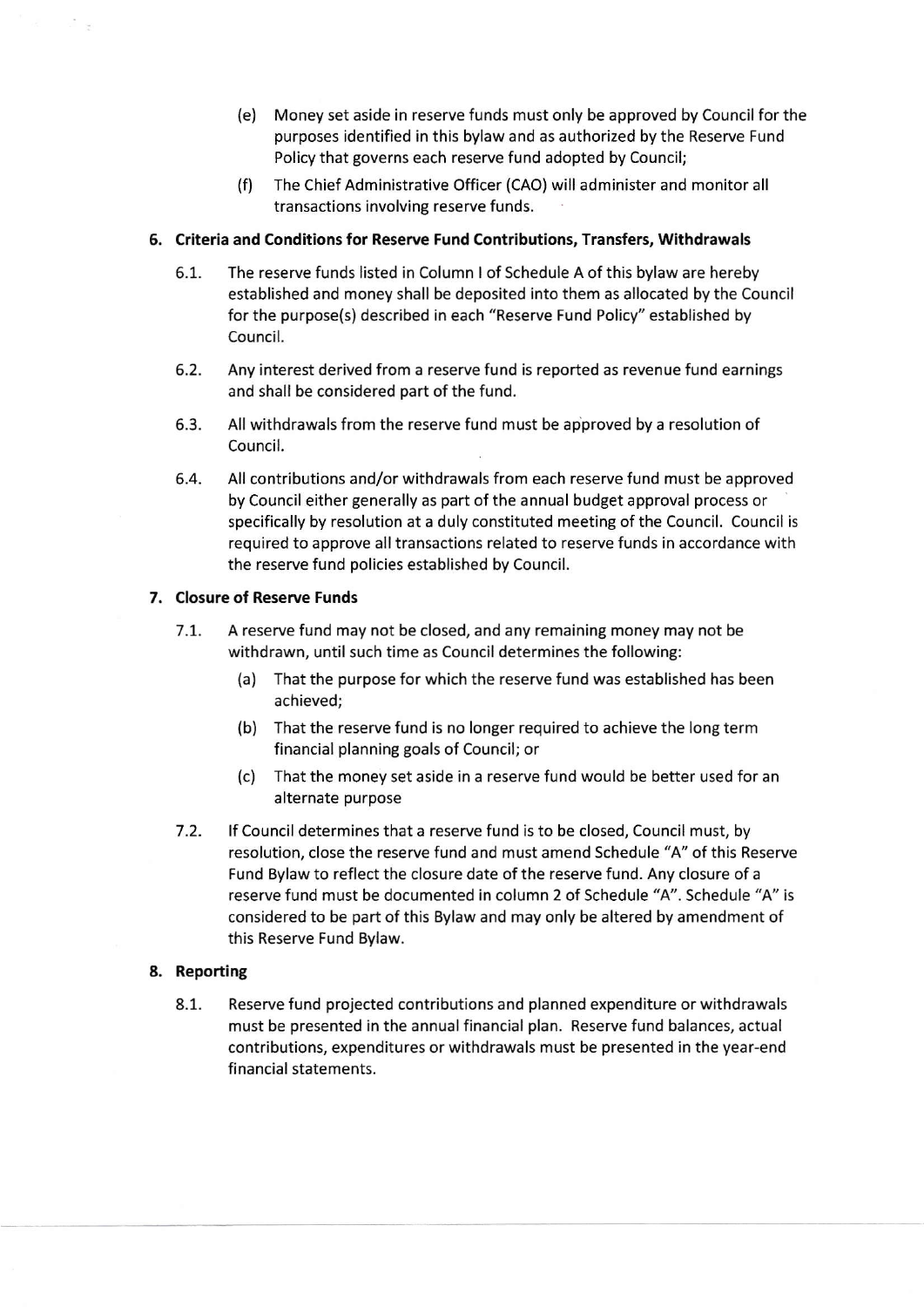### 9. Effective Date

9.1. This Reserve Funds Bylaw, Bylaw# 2018-02, shall be effective on the date of approval and adoption below.

# First Reading:

This Reserve Funds Bylaw, Bylaw# 2018-02, was read a first time at the Council meeting held on the 10th day of October, 2018.

This Reserve Funds Bylaw, Bylaw# 2018-02, was approved by a majority of Council members present at the Council meeting held on the 10th day of October, 2018.

#### Second Reading:

This Reserve Funds Bylaw, Bylaw# 2018-02, was read a second time at the Council meeting held on the 13th day of November, 2018.

This Reserve Funds Bylaw, Bylaw# 2018-02, was approved by a majority of Council members present at the Council meeting held on the 13th day of November, 2018.

#### Approval and Adoption by Council:

This Reserve Funds Bylaw, Bylaw# 2018-02, was adopted by a majority of Council members present at the Council meeting held on the 13th day of November, 2018.

10. Signatures

Mayor (signature sealed)

Chlef Administrative Officer (signature sealed organization

 $\mathbb{Z}_{\ell}^{n}$ This Reserve Funds By aw adopted by Council of the Rural Municipality of Murray River On the  $13^{\text{th}}$  day of November, 2018 is certified to be a true copy,

Chief<sup>/</sup>Administrative Officer Signature

Jovember 13, 2018 Date

Filed on behalf of the Minister of Communities, Land and Environment in

accordance with s.129 of the Municipal Government Act.<br>  $\frac{C_{\text{min}}}{C_{\text{min}}}$  (12,20 2019  $M$ aren 12 Dated

Signed